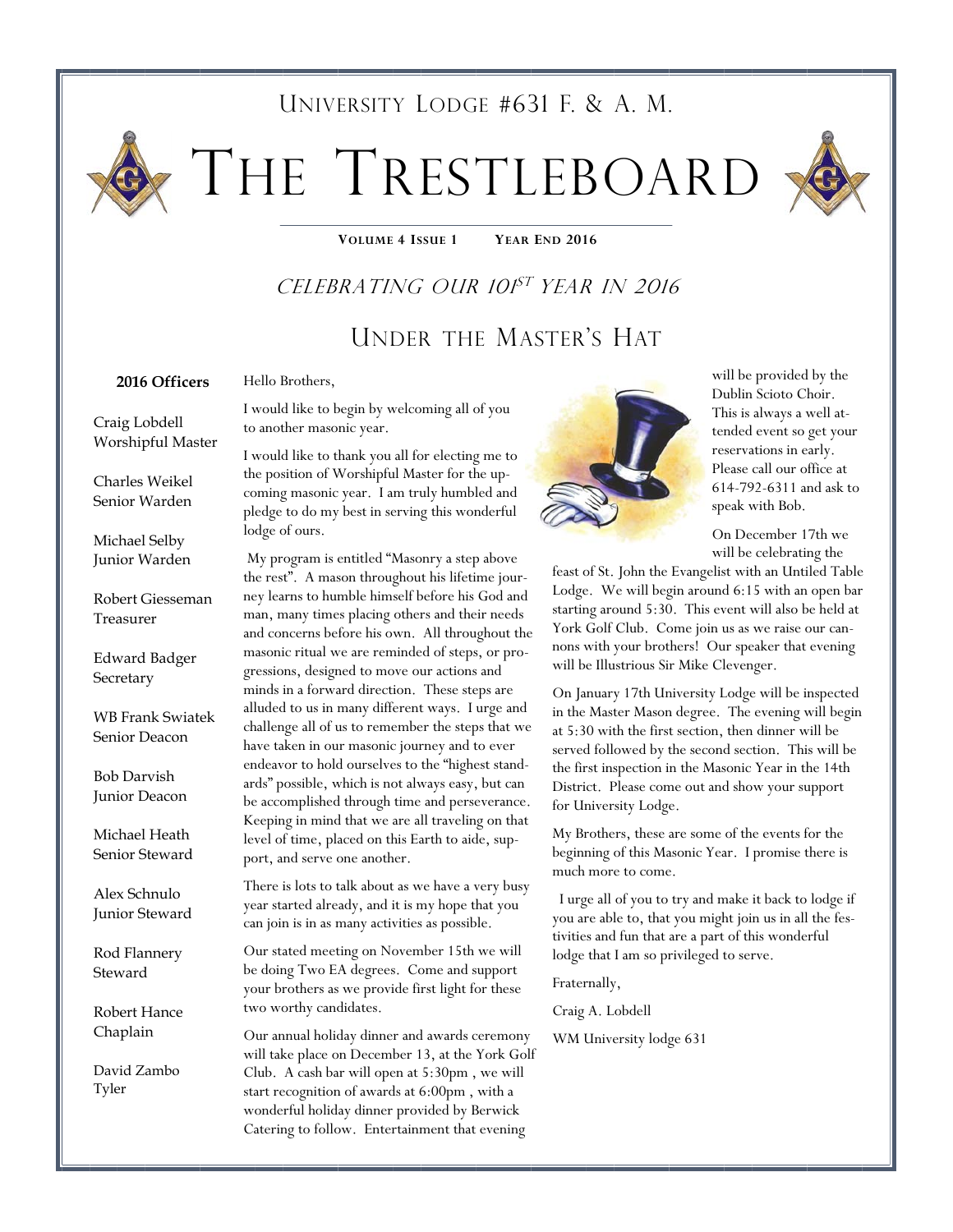# **CALENDAR OF UPCOMING EVENTS**



| Tuesday, November 15, 2016 | Stated meeting. We will be bringing two candidates to First<br>Light                                                                                    |
|----------------------------|---------------------------------------------------------------------------------------------------------------------------------------------------------|
| Tuesday, November 29, 2016 | Practice for the Master Mason degree                                                                                                                    |
| Tuesday, December 6, 2016  | <b>Stated Meeting</b>                                                                                                                                   |
| Tuesday, December 13, 2016 | Annual awards presentation and holiday party at York Golf Club.<br>Cash bar opens at 5:30pm. \$30 per person                                            |
| Tuesday, December 27, 2016 | Table-like Lodge at York Golf Club observing the Feast of St.<br>John the Evangelist. Cash bar opens at 5:30pm.                                         |
| Tuesday, January 17, 2017  | University Lodge will be inspected in the Master Mason degree.<br>The first section will start at $5:30$ , dinner at $6:15$ —6:30.                      |
| Saturday, March 11, 2017   | Grand Master's Reception. Time and location TBD. Save the<br>date!                                                                                      |
| Saturday, March 25, 2017   | Grand Master's One Day Class at the Aladdin Shrine Center.<br>Details TBD                                                                               |
| Tuesday, March 28, 2017    | The Fellowcraft Club will attend a Blue Jackets game. Tickets<br>are \$31, which includes your club dues. See John Gray for tick-<br>ets.               |
| April 22, 2017             | Pancake breakfast fundraiser for Nationwide Children's Hospi-<br>tal, Red Cross Blood Drive, and Temple Open House here at<br>Northwest Masonic Temple. |

# LODGE GOLF SHIRTS

In response to overwhelming popular demand, we are making embroidered golf shirts available to our members. The cost is \$45 each, and they are available in either blue or white.

If you would like to order, please let us know how many shirts you would like, and the color and size of each . You'll be able to pay for and pick up your order in Lodge at a stated meeting.

Please contact Ed Badger (614-906-5621; ewbadger@gmail.com) or Bob Giesseman (614 792 6311; univ631@gmail.com to place your order.

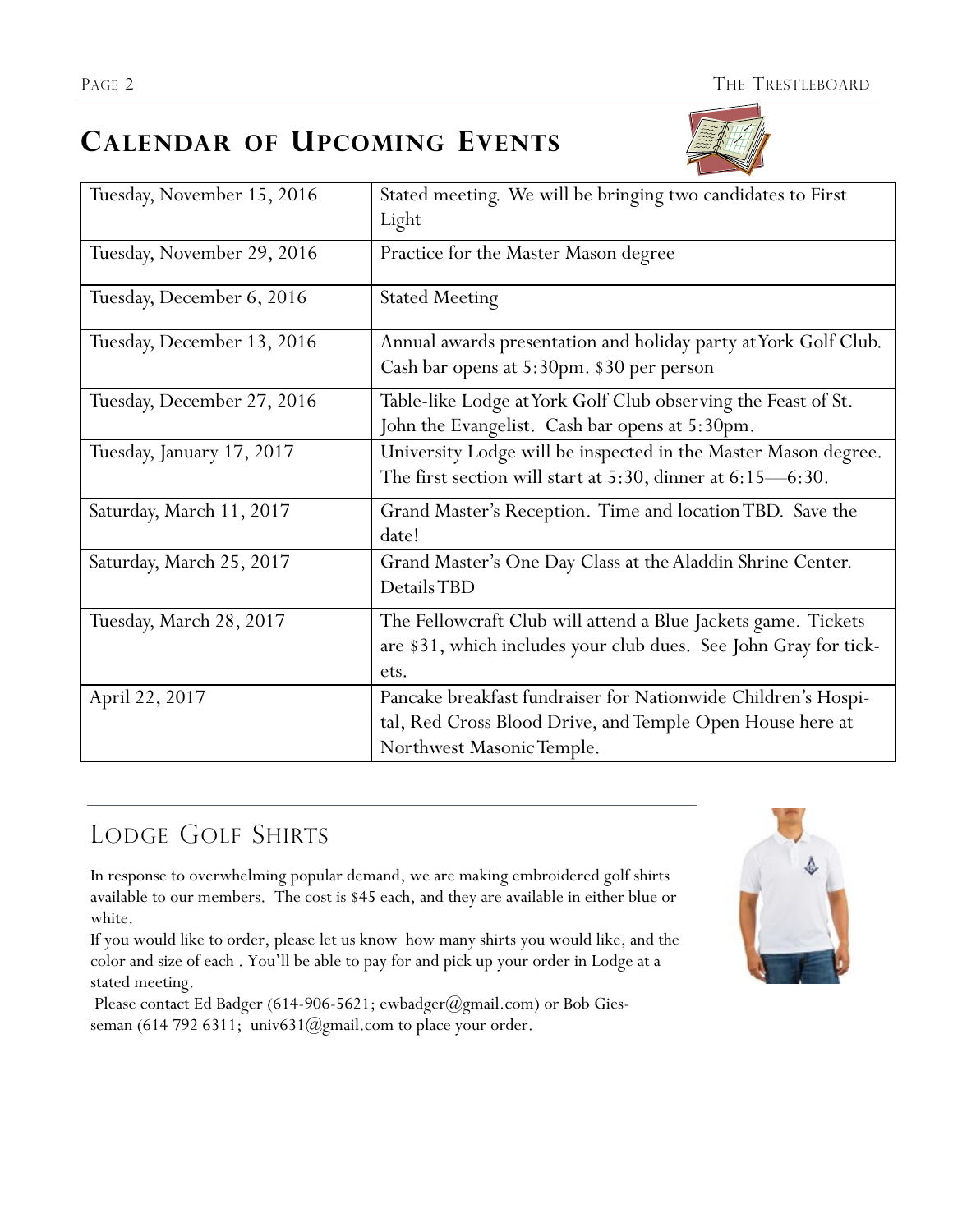# 2016-2017 DUES AND DUES CARDS

Our dues have remained steady at \$65 for another year. If you have already paid your 2016-2017 dues, thank you very much! If you haven't done so, please take care of your Masonic obligation right away. This year we have added the ability to pay by credit card in addition to checks and cash. Note that there

is a slight surcharge if you choose to pay by credit card to offset the fees and services charges the banks impose on the Lodge for the use of this service. The Grand Lodge is creating permanent plastic dues cards rather than the cardboard ones that have been in use in recent years. Their appearance will be

similar to a credit card, but it will have the same information as currently appears on your card, along with a bar code. That code will be used in the future to determine if you have paid your dues, since by late 2017, tylers will be equipped with scanners to check members' cards.



## CURRENT CONTACT INFORMATION

If you have a telephone or an email address, your Lodge would like to know about it! Less than a third of our members have their phone numbers or email addresses in our records, and it makes it difficult to communicate with you if we can't find you! So, PLEASE send an email

to your Secretary with your name, preferred telephone number, and preferred email address. We'll keep your information confidential, and use it only to communicate with you about things of Masonic interest. Also, if you change addresses, please let us know that too.

We hope to hear from you soon.



### TABLE LODGE

You are invited to attend a Feast of St. John the Evangelist the evening of Tuesday, December 27, 2016 in the dining room of York Golf Club.

This will be a buffet dinner meeting, including the ceremony of the seven toasts. Cost will be \$25.00 per person, payable in advance or at the door. We can

accommodate a maximum of 50 Brethren at this event. Please contact Ed Badger (614-906-5621; ewbadger@gmail.com) or Bob Giesseman to make your reservation no later than Wednesday, December 24.

We have invited Ill. Mike Clevenger to be our speaker, so this promises to be an evening of good fellowship and good Masonic education.

Dress for this meeting will be jacket & tie.